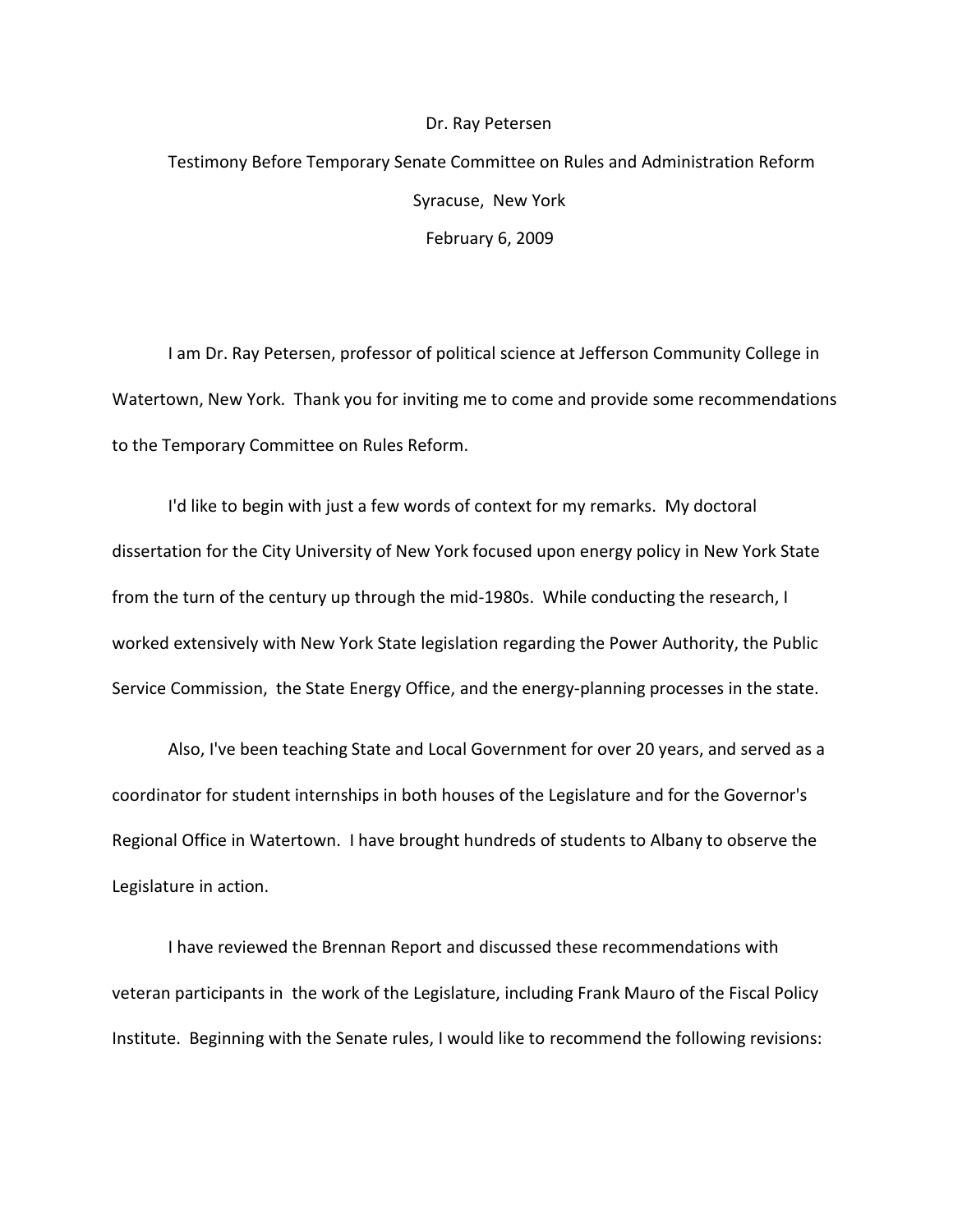1) Respecting motions to discharge, since there is no limit on the number of bills that can go through the process and be considered by committee, there should be no limit on motions to discharge.

2) The Senate leadership should be commended for its action to require that every vote be recorded on motions to discharge, and for allowing full debate. This provides the residents of New York the opportunity to see how their own legislators voted on these motions. While slow roll call may not be necessary with electronic voting, it is essential that there not be voice votes, and that there be a record of how all members voted. These reforms should be made permanent.

The Assembly's response was inadequate to the Brennan Center's report's first recommendation to reduce the barriers to getting bills from committee to the full chamber floor, because it only allows committee members to petition to the committee chair for a vote at the very end of the two-year session. The Brennan Center's 2006 update evaluated this as having no impact upon practice because of the weakness of the Assembly change, as well as the fact that the Senate took no action. Thus, a sincere effort at reform would call for the Senate to revisit this recommendation so that there can be more timely action on getting bills out of committee. Here is the text of the Brennan Center's recommendation.

If three or more members of a committee petition for a vote on a bill, the chair shall schedule such vote as soon as practicable in the current legislative session and in any event no later than ten days before the end of the session.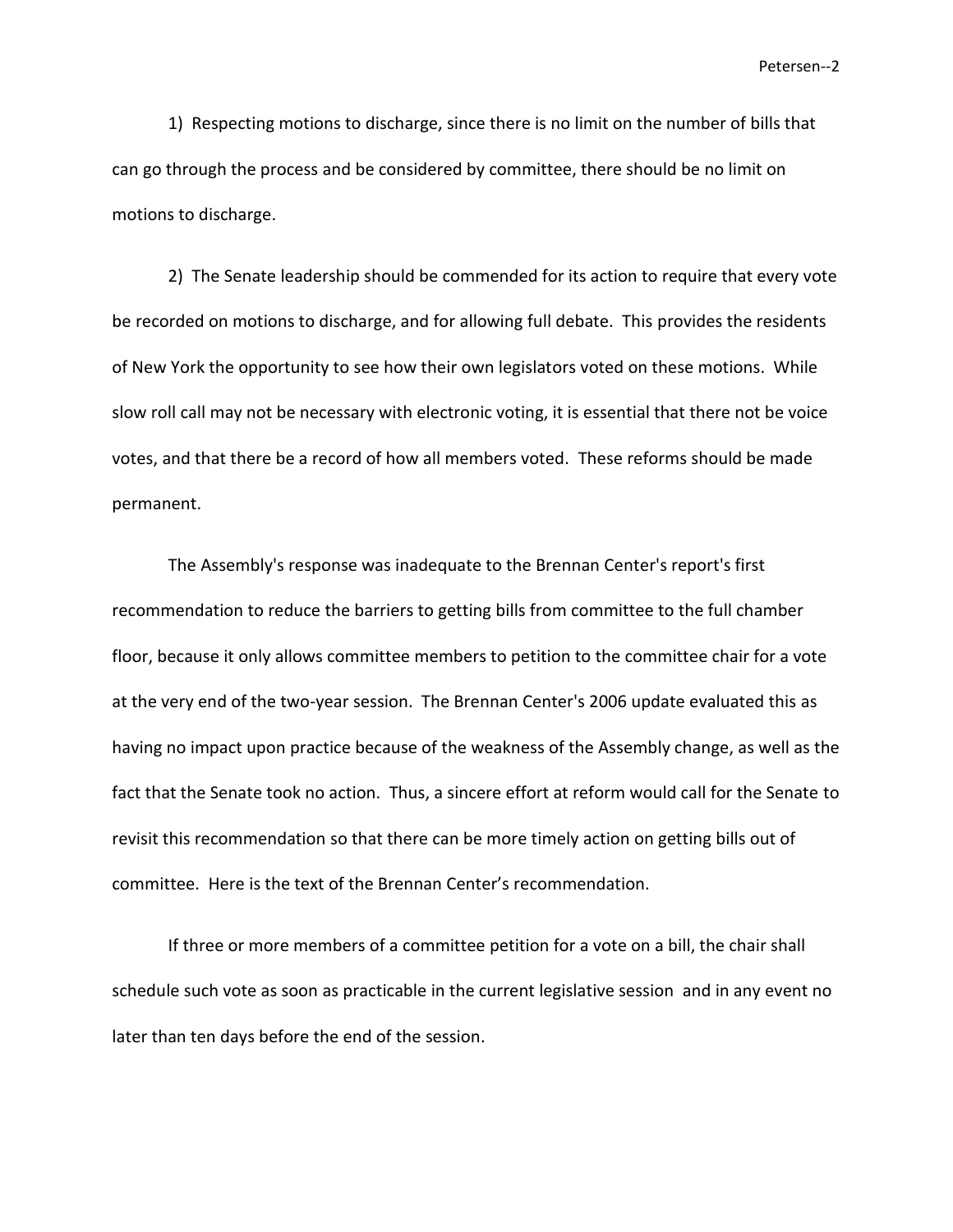With respect to the Brennan Report's recommendation number three regarding the time restrictions on discharge motions, there have been changes in the Senate rules from a 60 day requirement after a bill was referred to committee to a 30-day timeframe. This is still overly restrictive when compared to the vast majority of state legislatures across the country; so a move to allow the motion to discharge after 20 days have passed, as per the original recommendation, would create more member involvement by increasing the likelihood of bringing more bills to the floor.

Brennan's set of recommendations number six--to provide for the discharge of bills from a committee and placement on the calendar upon a motion approved by a majority of the members of the chamber-- did produce a change in rules for the Senate, whereby the majority leader can no longer "star" bills to prevent consideration by the full chamber.

However, this one rules change has not eliminated the majority leader's de facto power to prevent bills from coming to the floor in control of the calendar. For this reason, all of the recommendations of the Brennan Center need to be considered, so that more members will be able to be involved in the process by having more bills reach the full chamber for consideration. These changes should be made permanent, and not be allowed to expire at the end of the year.

One final note with regard to discharge motions: a reform is especially important for home-rule bills where pigeonholing in the Local Government Committee can be costly to municipalities across the state. During the last session, there were unwarranted delays in refunding the customers of municipal water systems, and there was overcharging through high interest rates when there was no evidence of malfeasance by the municipality.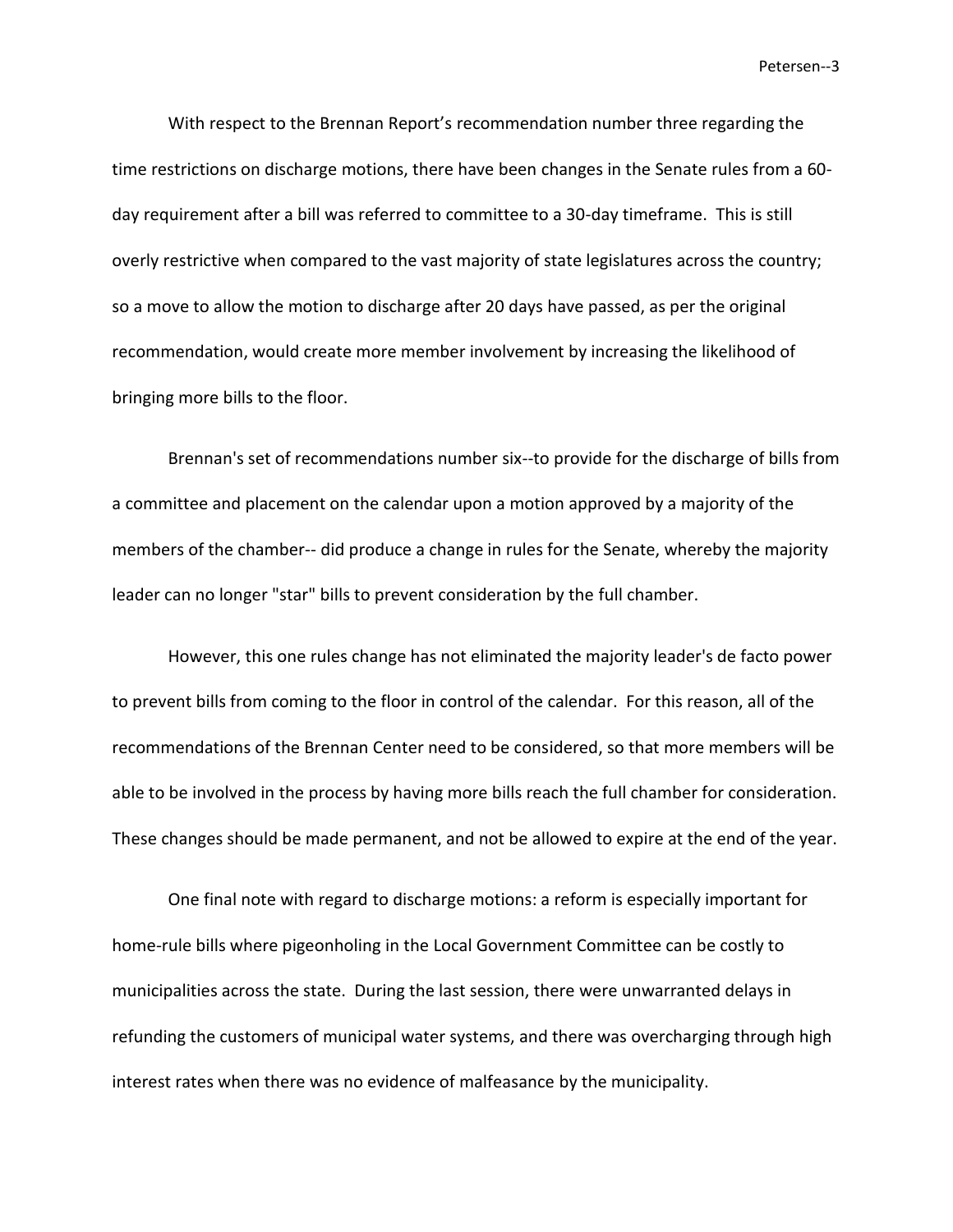A second area of recommendations would be with respect to transparency of reporting and recording of proceedings.

First, webcasts of proceedings need to be archived and available any time, and not just in real time when the proceedings are live. For instance, Georgia's legislative proceedings are archived and available to the public.

Second, the Senate website should provide public access to previous iterations of bills, not only the website current version. Michigan's website provides each iteration of every bill. A word-search capability for past bills would also be helpful. While it's possible to access past Senate bills back to 1995, a capability for word search for these bills would be most useful.

Third, another change in the website that would be most useful for increasing public awareness and involvement would be providing the information of whether the bill is on the public agenda or not, with a link allowing people using the website to get an alert when the bill is undergoing a vote.

My third main area of recommendations is with respect to resource allocation. I would like to recommend an approach designed to encourage committees to hold more hearings and have greater member and public involvement in the process. For instance, designing a resource-allocation protocol that would respond to the poor performance of standing committees by rewarding attendance, and providing budget for hearings, as well as for committees to make improvements in reporting, should improve performance in those areas. These reforms would put the Senate on a track toward greater transparency to the public of its processes, and accountability to the taxpayers of New York State.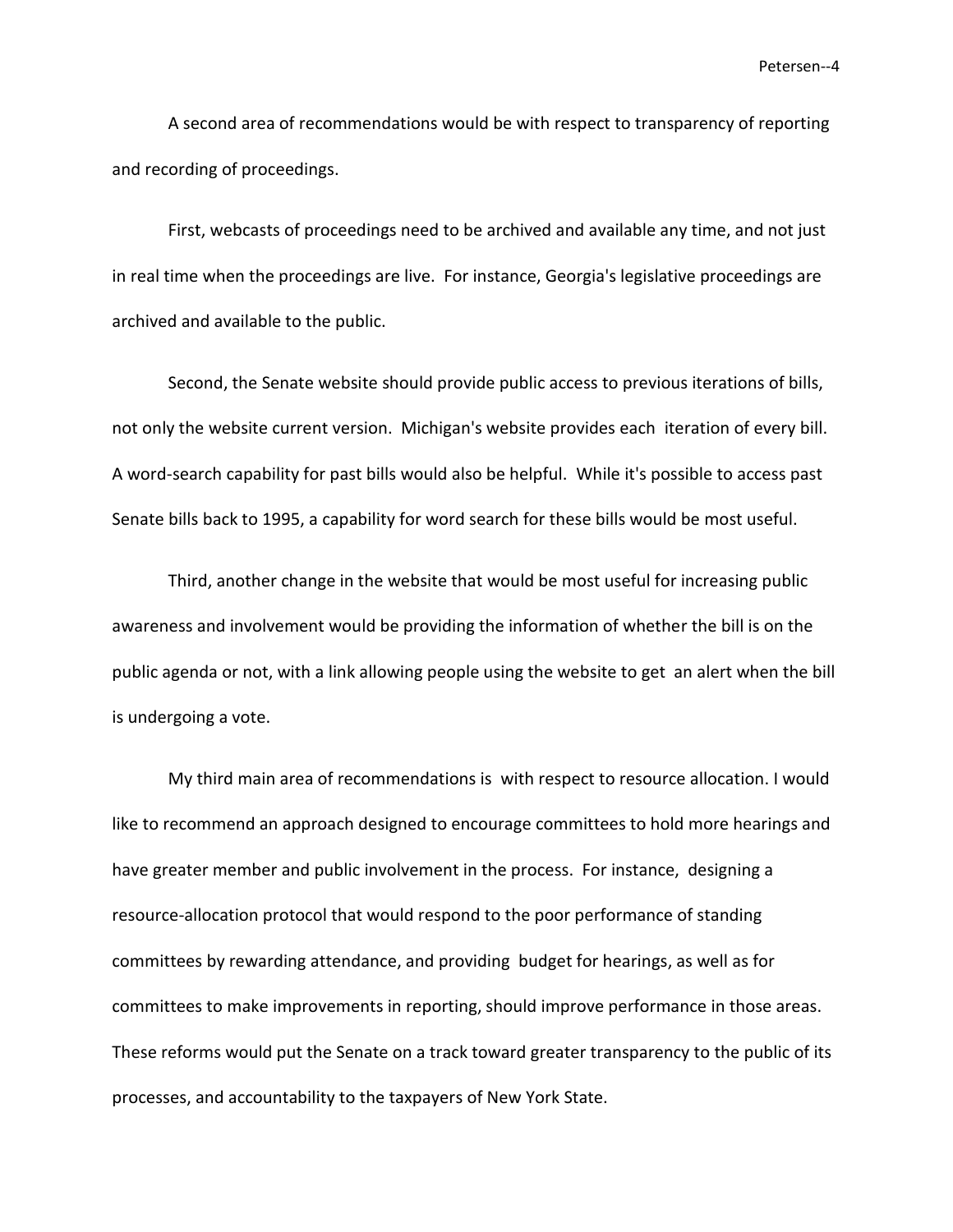I would offer one final recommendation regarding the reform to institutionalize conference committees: there is a need to strike a balance with the reform by recognizing there is currently member involvement in negotiations on less-controversial bills, so that requiring conference committees for all bills which have different versions may actually strengthen the hand of the leaders, and take away from member involvement with respect to some bills.

The effectiveness of these and other reforms will be best measured in how the Senate handles budget deliberations during this current economic crisis. The lack of action by the Senate Majority in the Special Session last fall has contributed to a worsening of the state's economic situation. However, the citizens of New York cannot afford for the new majority to repeat the failures of the old majority by resisting reform and returning to the "three men in a room" system of policy-making. The work of this committee is essential for restoring public confidence in the accountability of their state government. You face great challenges in designing these reforms in the midst of so many challenges to the State; your task is not unlike undertaking repairs on an airplane while it is in flight.

Once again, thank you for providing the opportunity to allow me and my students to contribute to these reforms of the State Senate. As a guiding principle for your work, I would recommend the statement by Governor Al Smith, quoted in the 2006 update to the Brennan Center Report:

"All the ills of democracy can be cured by more democracy."

---------------